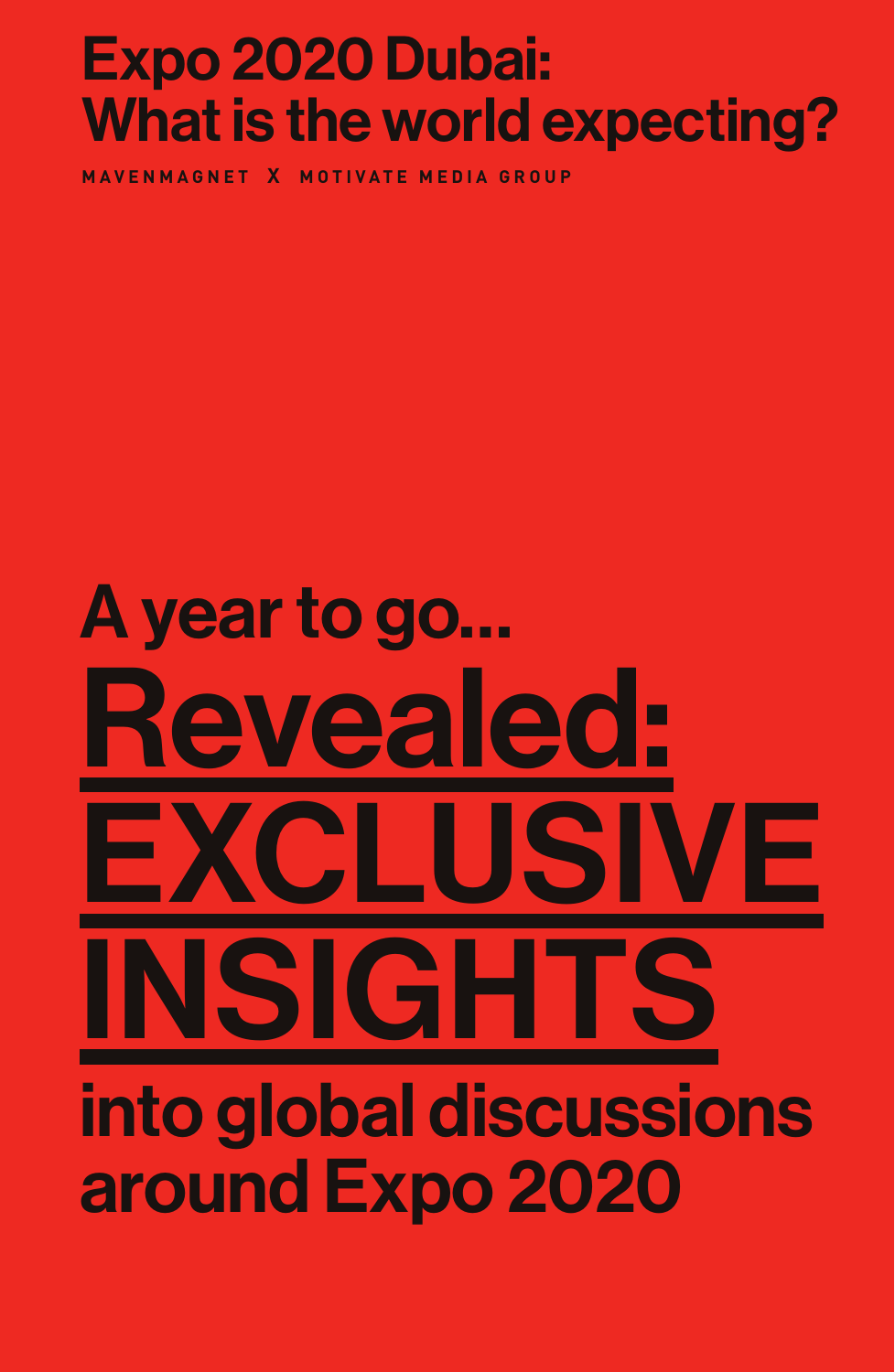# "This is the best thing to bring people together"



With one year to go before the start of Dubai Expo 2020, Motivate MavenMagnet – a partnership between Motivate Media Group and market research firm MavenMagnet – conducted a global social listening study to understand the universal sentiment around the event. An analysis of 16,285 global conversations between January 2019 and July 2019 revealed this...



The bigger the size of the word, the more interactions it generated. Impact is calculated as a measure of reach (passive readers/viewers) and engagement (active participants in conversations)

### infrastructure Economy Pavilion food Transport culture airport growth visitors jobs Experience Design biggest innovation construction future Messi investment Goverment Sustainable Music shows events opportunities participation Development Metro Expo Live VoIP relationship Hotels energy excited

collaboration Al Wasl aviation tourism Technology 500 days Beautiful Ain Dubai showcase Real Estate architecture Exhibition 5G